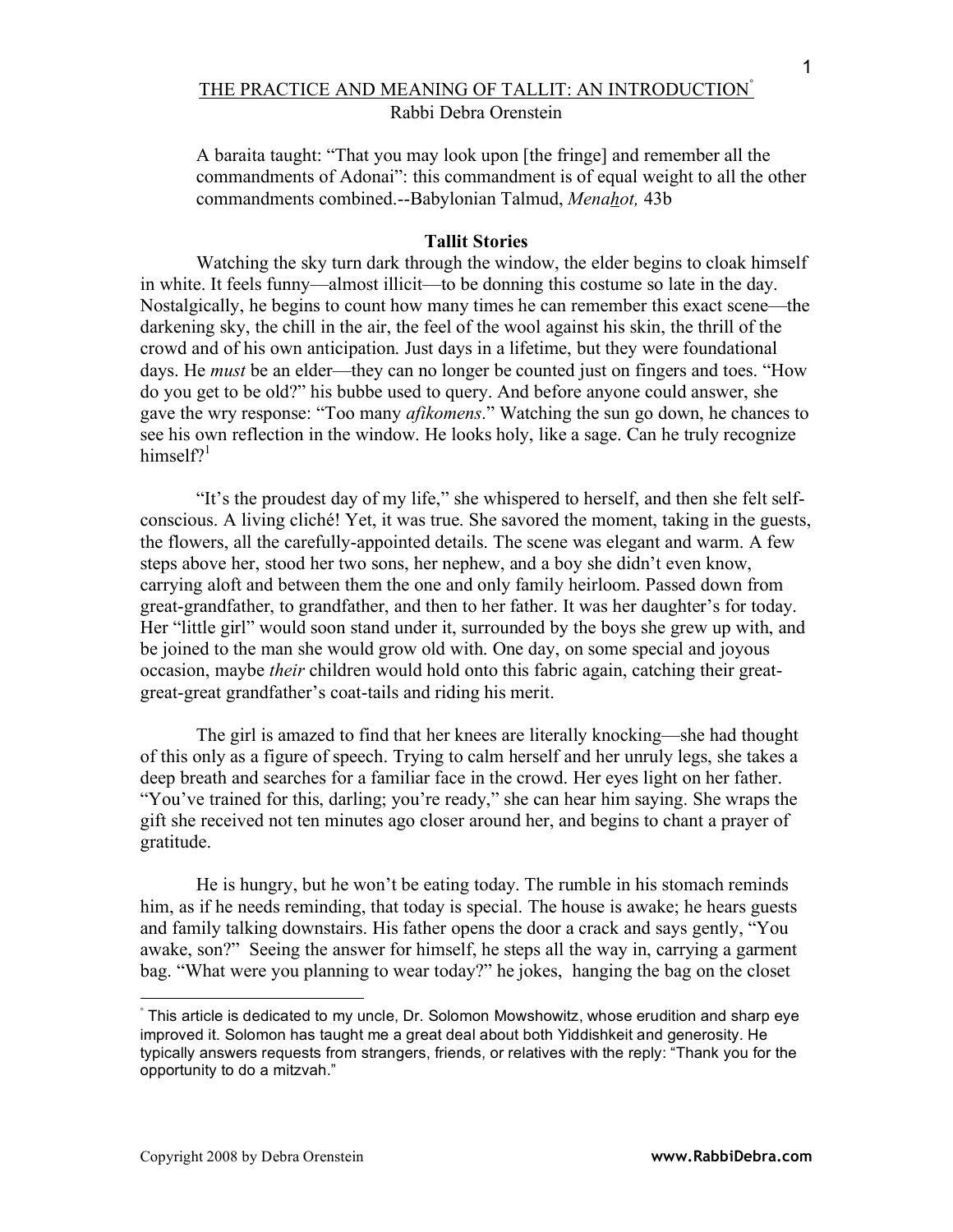door. Uncharacteristically, dad blows him a kiss. "There are a few surprises in there," he says, closing the door gently behind him. Stretching and rising out of bed, the son unzips the bag—out falls an envelope (a card he'll save for later) and a box of stunning cuff links. He's never worn a tux before in his life (except to try on), and he's never worn what hangs behind it—a gift from his parents, hand-made and imported from Israel. He had wondered about the cost, and his father had said, "I'm hoping that on a "per use" basis, this is the cheapest gift we ever bought you." Never one to stop campaigning, is he? The son smiled at the father, and at the tradition he so loved.  $2^{\circ}$ 

Another weekday morning—and pure chaos. There has to be a better way than scrambling for the kids' clothes and school books and inevitable lost shoes. Well, they are out the door. Now, there is no time to get to *minyan*, but there are a few minutes for peace and service of the heart. The surrounding mess is distracting—but it's easy enough to close one's eyes and begin reciting from memory. Covering, wrapping, enveloping, chanting—doing it all by habit and by feel. It adds something, centers something.

An older man on Kol Nidrei night, a mother at her daughter's wedding, a girl at her Bat Mitzvah, a young man on his wedding day, and a Jew on an uneventful morning simply *daven*ing—all these people find and are reminded of holiness in the tallit.

# **What Is a Tallit?**

"Tallit" simply means gown or cloak, reflecting the fact that it was originally worn throughout the day. It probably resembled the *abbayah* (blanket) still worn by Bedouins.<sup>3</sup> The word tallit isn't originally Hebrew and does not appear in the Bible; rather, other words meaning robe or garment are paired with words meaning tassel or fringe to indicate the proper attire. After the destruction of the second Temple and the Diasporic dispersion, the tallit came to be worn as a prayer shawl.

A tallit is a four-cornered garment made of wool, cotton, rayon, or silk. Some Talmudic sages and wealthy Jews wore special cloaks made of fine fabrics, distinguishing their social position.<sup>4</sup> Many rabbinic authorities, however, favor a simple tallit of pure white wool as the classic biblical garment, basing themselves on the verse "let your garments always be white" (Ecclesiastes 9:8). <sup>5</sup> The *tzitzit* (threads or fringes) attached to each corner are traditionally made of the same fabric as the tallit; however, wool fringes are always permissible.

On each corner, four strands are folded in half to make eight. One of the strings should be longer than the others. This is dubbed the *shamash* and is used for winding. The order of the winding commonly used by Ashkenazim is as follows: double knot; shamash winds around the seven strands seven times; double knot; shamash winds around eight times; double knot; shamash winds around eleven times; double knot; shamash winds around thirteen times; double knot. Below the final double knot, the fringes hang loose.

The *atara* (literally, crown) is the portion of the tallit that wraps around the neck or collar; often it is embroidered with the words of the tallit blessing. Tallitot (the plural for tallit) can come in all sizes. For an adult male, they are customarily about six feet by four feet. Traditionally, a tallit should be large enough to reach one's waist, with two corners hanging in front and two in back. Thus, the wearer is literally surrounded by the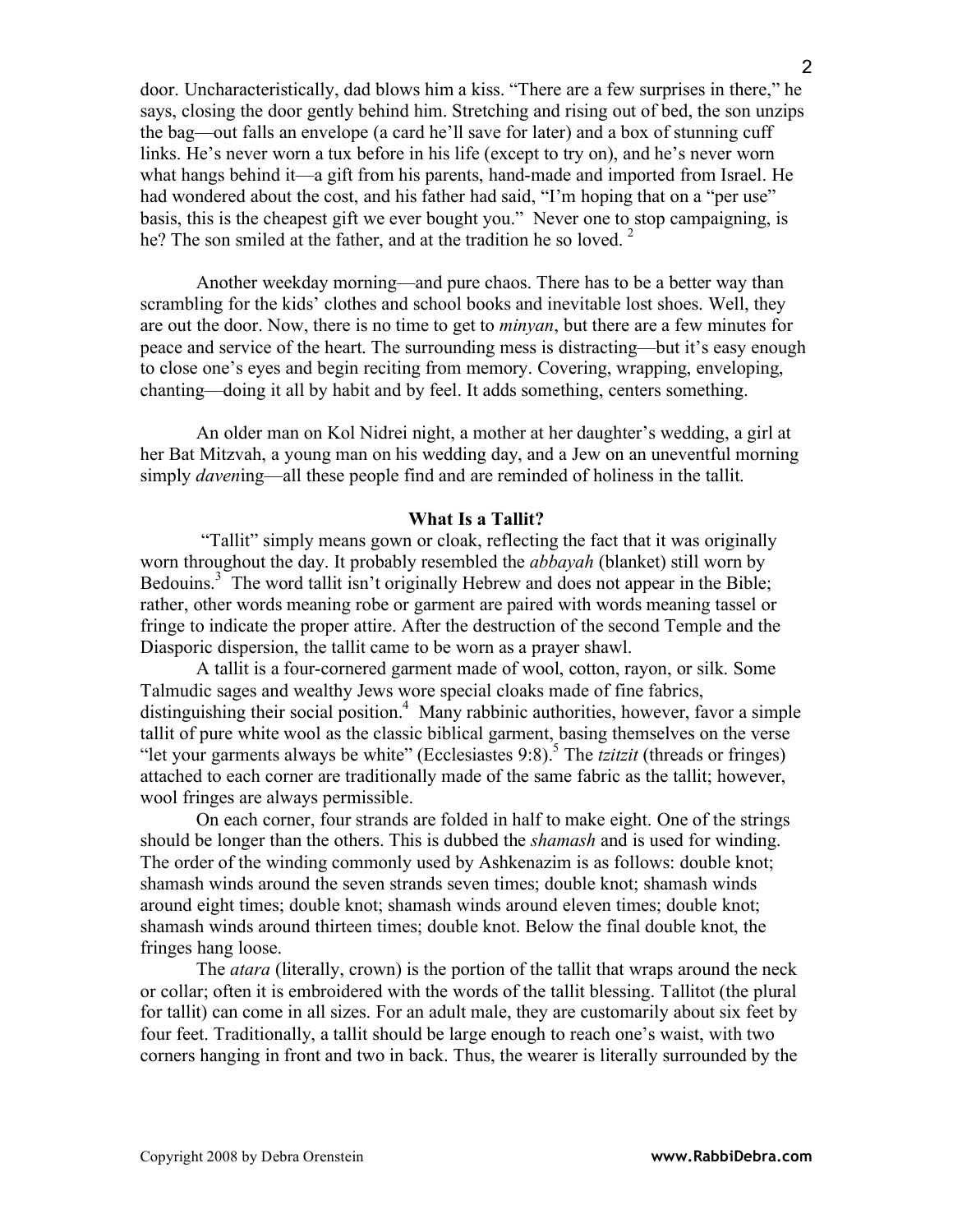*tzitzit*. In many liberal synagogues today, a tallit is worn around the neck with all four corners handing in front.

According to biblical law, each tallit should include a thread of blue-violet (*tekhelet*).The stripes on modern tallitot are meant to allude to this unique shade of blue. Even in ancient times, not every tallit had the *tekhelet* color. According to oral tradition, the dye was taken from a *hilazon*, a rare animal—probably a snail-- which "resembles the sea in its color, and in shape it resembles a fish; it appears once in seventy years, and with its blood one dyes the blue thread; and therefore it is so expensive." <sup>6</sup> The price of *tekhelet*-colored thread was driven prohibitively high, and the dye fell into disuse. Today, there is no agreement about what exactly a *hilazon* is or was.

Traditionally, men wore—and many people still wear—a *tallit katan* (small tallit) under their clothes on any day when one would wear a tallit for prayer. This garment is also sometimes called the *arba kanfot* (four corners). Its Yiddish name is *labisdeckel* (body cover). Many people let the *tzitzit* of the *tallit katan* peek or hang out from under their clothes all day long, in order to fulfill the biblical wording "and you shall see them."<sup>7</sup>

# **Who Wears A Tallit?**

In many Polish and Sephardi communities, a prospective groom receives his first tallit just before the wedding, as unmarried men do not wear tallitot. $\delta$ . In the traditional Ashkenazi ritual, by contrast, even young children wore tallitot; of course, the garments were appropriate for their size. In many communities, a boy received his first *tallit katan* and his first haircut on his third birthday. <sup>9</sup> Today, in many liberal Ashkenazi Jewish communities, parents present a child with his or her first full tallit on the day of the Bar or Bat Mitzvah ceremony. It is also customary that those reading Torah, called to the Torah, or leading services wear a tallit, even during services when congregants do not normally wear a prayer shawl.

#### **Women Wearing Tallit**

According to traditional Jewish law, women are permitted, but not required, to wear a tallit. Therefore, there is some controversy about whether they can recite the blessing for donning the ritual garment. The words "who has sanctified us with Your commandments and commanded us to wrap ourselves in a tallit" may be undermined if one prays them without, in fact, being commanded. Some contemporary rabbis have endeavored to solve this problem by encouraging women to take on the obligation to wear a tallit. Joel Roth originally suggested this approach in his responsum on women becoming rabbis.<sup>10</sup> Rabbi Roth also warned that encouraging women to take on an obligation could potentially create a whole new class of sinners. He argued that not wearing a tallit is a neutral act for a woman who hasn't assumed the mitzvah; however, not wearing a tallit becomes a sinful act for a woman who *has* assumed the mitzvah.

This halakhic solution is problematic, if not divisive. First of all, it creates two classes of women—the ones who "come up" to the male level of obligation and the ones who don't. Secondly, it ignores the fact on the ground that both male and female Jews experience themselves as "taking on" tallit. In Orthodox settings, this act is so automatic for men as to be transparent. But in liberal Jewish communities, both men and women must *decide* to wear a tallit, and to take that commandment as their own. My halakhic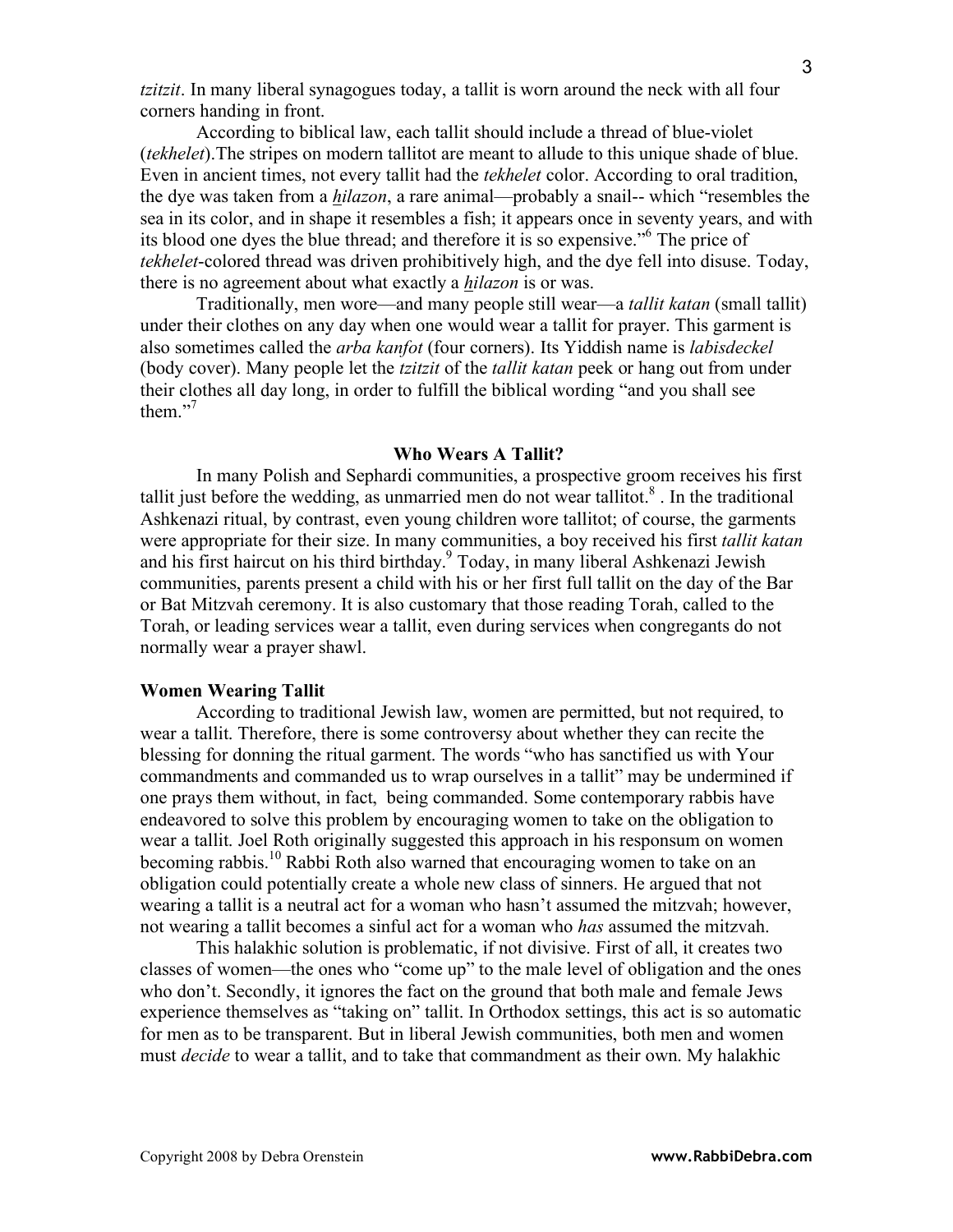stance is that Jews are obligated to commandments. My experiential reality is that Jews must take on that obligation for it to be real.

Of course, the idea of "taking on" a mitzvah is absurd from a traditional halakhic perspective. The force and obligation of a mitzvah obtain, regardless of an individual Jew's preferences or practices. However, from an empirical point of view, Jews most certainly do "take on" commandments. Modern Jewish philosophers have distinguished between Commandment (the instructions given at Sinai and preserved in the written and oral law) and Commandedness (the Jew's receiving of such instruction as his or her own).<sup>11</sup> No matter what the miracle or the power of revelation, no matter what the debt owed to God and community, a mitzvah cannot be a mitzvah without a *metzuveh* (commanded one) who "volunteers" to be obligated. It is by now a cliché to say that in our generation every Jew is a Jew by choice. What communal authority, what stigma, what restriction from participating in the general culture forces us to be Jews? Obviously, none at all. But even the ancient Rabbis, who did not live in an open society, acknowledged that everyone has a choice about whether or not to buy in to the system. That is the meaning of the teaching: "everything is in the hands of Heaven, except reverence for Heaven."<sup>12</sup>

For more on women and tallit, please see Aviva Cayams article on page **X** of this volume.

# **When Is A Tallit Worn?**

Tallitot are worn primarily during day-time services. Evening services were excluded because of the biblical instruction to see the fringes. ("See" to the ancient Rabbis meant "see by daylight.") Even today, however, the occasions for wearing and using a full tallit extend beyond Shaharit (morning) and Minha (afternoon) services. The habits and customs of donning a tallit are more complex than they might at first seem. Occasions for use include the following:

#### **For Liturgical Moments and Honors**

A tallit is worn for daily, Sabbath, and holiday morning and afternoon prayers. It is used for individual prayer, or prayer in a *minyan* (prayer quorum).

As noted above, it is traditional to wear a tallit when called to the Torah for an *aliyah* (the honor of reciting blessings before and after the Torah is read). Most people also use the fringes of a tallit to kiss the place in the Torah where the reading begins and ends. 13

In many synagogues, prayer leaders wear a tallit even for the evening service. Similarly, rabbis and cantors may wear tallitot to conduct weddings or funerals.

Many people have the custom of putting the tallit over their heads during the Amidah (silent devotional) prayer.

Kohanim (members of the priestly class) also cover their heads with the tallit when reciting the priestly benediction (duchening), and some service leaders do likewise during other parts of the service, as well. The precedent for leaders to cover their heads with the tallit goes back to the days of the Talmud.<sup>14</sup>

Some people hold up the fringes of their tallit when the Torah is lifted and shown to the congregation, as if they could reach out and touch the letters with their fringes. (They then kiss the fringes.)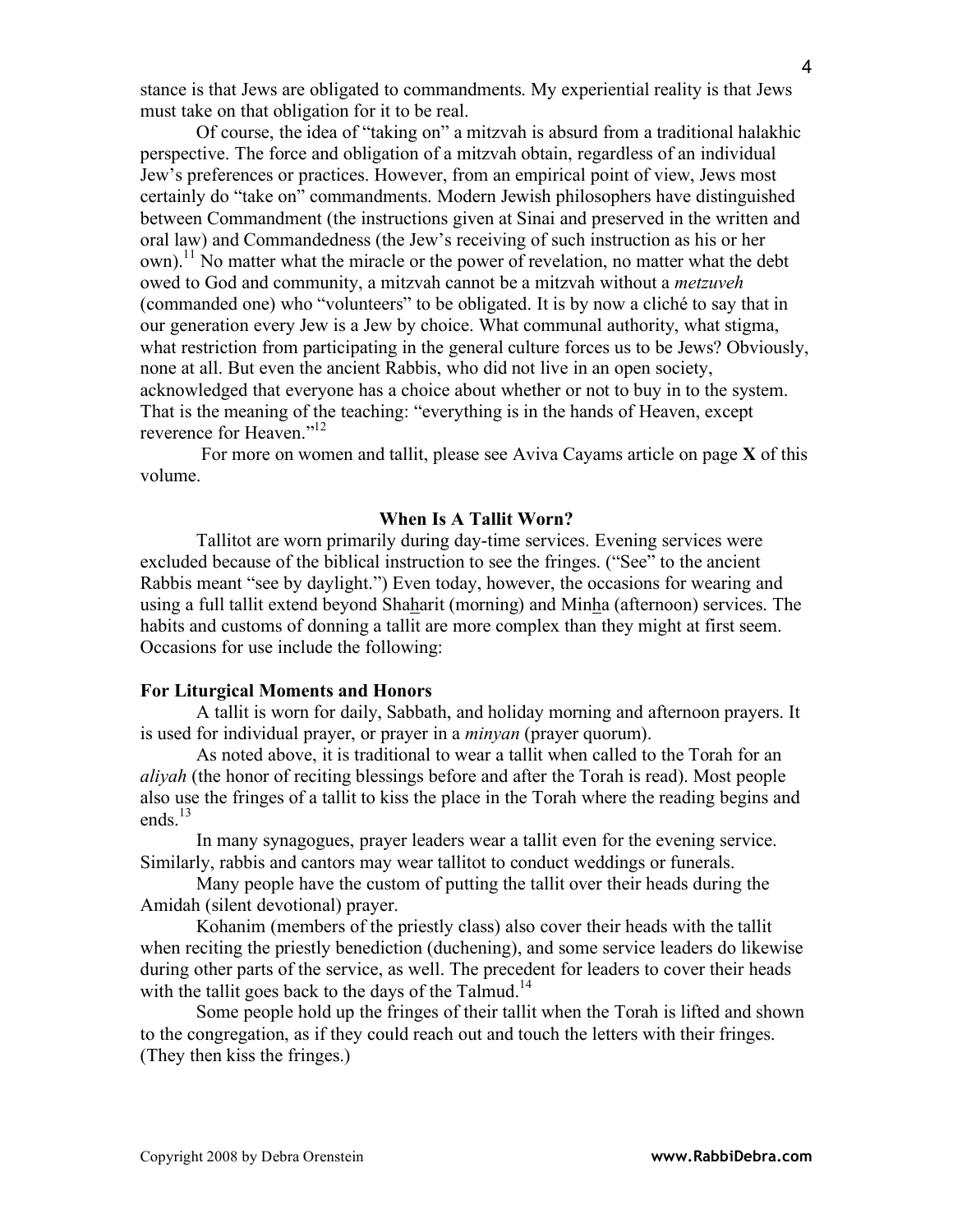Many people use the fringes of the tallit to (this time, literally) kiss the Torah, as it is taken around the congregation.

It is customary to hold the fringes of one's tallit to the eyes during the first line of the Shema, and to kiss the fringes when mentioning them during the recitation of the last paragraph of the Shema (Numbers 15:37-41). The *tzizit* are also kissed upon saying the last word of the Shema prayer: "*emet*" (truth).

It is also customary to gather the four corners and fringes of one's tallit during the prayer that precedes the morning Shema: "bring us peacefully [back to our Land] from the four corners of the earth."

Finally, the *tzitzit* are kissed during the prayer that follows the Shema on the words "*kayamet*" (enduring) and "*uleolmei olamim*" (forever and ever).

# **On Holidays**

On the holiday of Simhat Torah, a tallit is spread over Hatan Torah and Hatan Bereishit—those honored with ending and then beginning the reading of the Torah.

Kol Nidrei is the only night of the year when a tallit is worn.

Tallit, along with Tefilin, are omitted as a sign of mourning; for example, on the morning of the fast day of Tisha B'av, which commemorates the destruction of the Temples in Jerusalem.

## **At Weddings**

In some communities, the groom wears a tallit during the wedding ceremony.<sup>15</sup> Sephardim customarily put a tallit over the heads of bride and groom during the

wedding ceremony.<sup>16</sup>

Some grooms receive a tallit as a wedding present, and wear a tallit for the first time at their wedding (see "Who Wears a Tallit?" above).

Many *huppot* (wedding canopies) are made of tallitot.

#### **For Brit Milah and Baby Namings**

It is common to hold baby boys in a tallit at the time of circumcision. This custom becomes a central ritual behavior in some baby naming ceremonies for girls, when the girl is swaddled in a tallit. The word *tzitzit* adds up to six hundred in Hebrew numerology (*gematria*). Together with the five knots and eight strings of the *tzitzit,* this makes a total of 613—the number of commandments. Thus, when we wrap the baby in a tallit, we are symbolically enveloping her in Torah and mitzvot.

#### **For Bar/Bat Mitzvah**

As noted above, many parents present a child with his or her first tallit on the day of the coming-of-age ceremony. This presentation has become a ceremony unto itself with blessings, explanations, and personal remarks. Women often acquire their first tallit for an "Adult Bat Mitzvah" ceremony.

# **For Burial**

Many people are buried in their tallit. Traditionally, one of the four sets of fringes is cut, making the tallit ritually invalid and echoing the symbolism of *keriah* (tearing one's clothing or a ribbon as a sign of mourning). Sometimes, a tallit is draped over the coffin.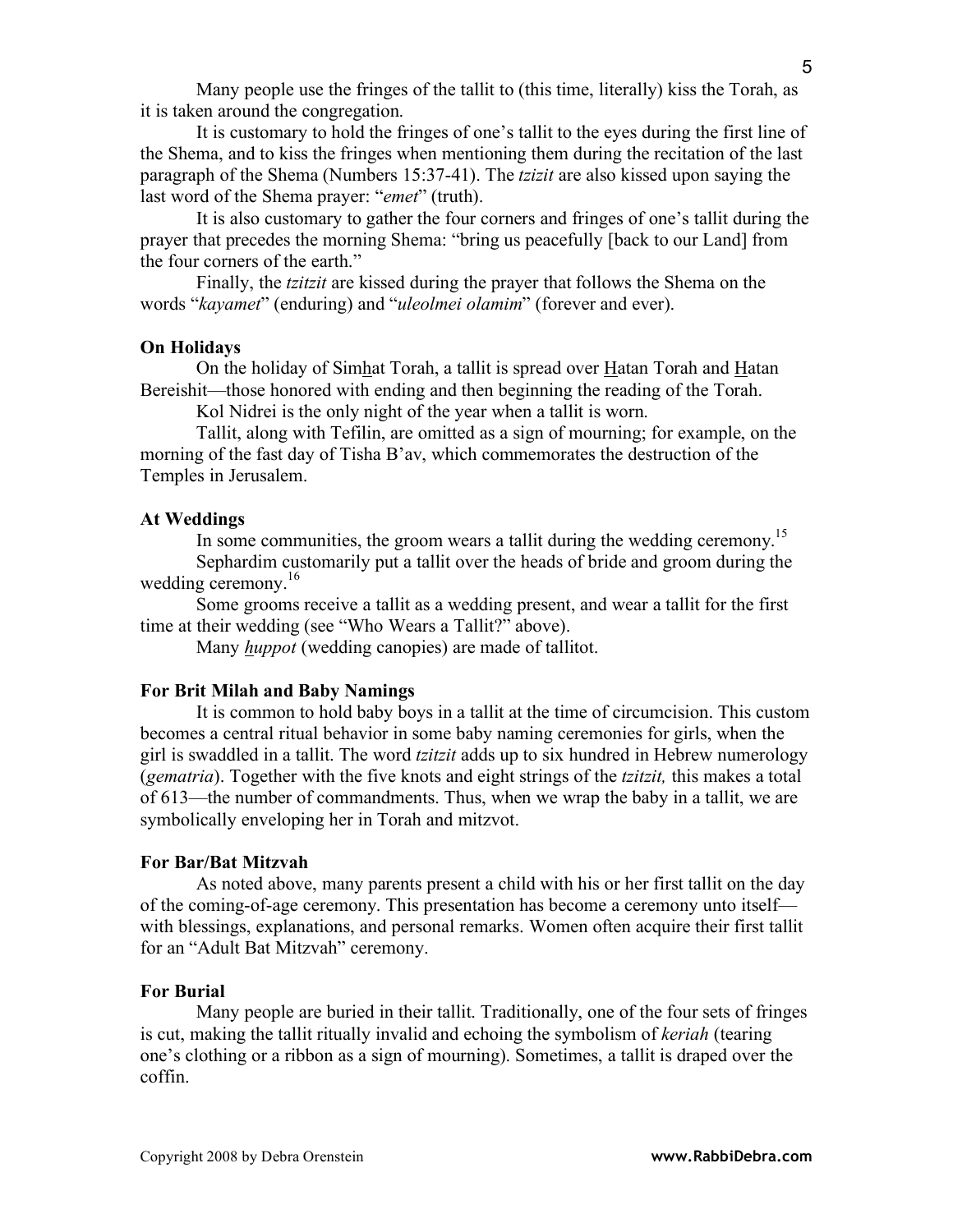# **For Sacred Moments Not Involving Synagogue or Lifecycle**

Some rabbis and scholars have worn tallitot for sacred study, especially of the mystical literature.<sup>17</sup> Judges wore tallitot in Rabbinic courts to mark the sanctity of the occasion for themselves and the litigants.<sup>18</sup>

# **What Is the Spiritual Meaning of Wearing a Tallit?**

Tallit is a rich mitzvah. It alludes to our frailties and to God's strength, to the power of memory, sight, and touch. The basic instruction appears twice in the Torah, once in Numbers and more tersely in Deuteronomy. It is unusual for the Torah to provide a specific reason for a commandment. A few reasons are provided in the case of *tzitzit*: "that you may look upon it and remember all the commandments of Adonai and do them; that you seek not after your own heart and eyes, after which you go astray; that you may remember and keep all My commandments and be holy unto your God."

Speak to the Children of Israel and say to them that they make fringes (*tzitzit*) on the corners of their garments for all their generations; and they shall place on the corner of the fringe a [twisted] thread (*petil*) of blue-violet (*tekhelet*). And it shall be to you for a fringe, that you may look upon it, and remember all the commandments of Adonai and do them; and that you seek not after your own heart and your own eyes, after which you go astray. That you may remember, and do all my commandments, and be holy to your God. I am the Adonai your God, who brought you out of the land of Egypt, to be your God; I am Adonai your God.–Numbers 15: 38-41

You shall make tassels (*gedilim*) on the four corners of your garment, with which you cover yourself.—Deuteronomy 22:12

What does a tallit represent? Tallit has been compared to a string around one's finger, in that it is a cue to remember and achieve certain goals. Tallit has also been likened to a military uniform; it is an external sign of which side one serves in the battle between good and evil. Similarly, tallit has been called an insignia proclaiming that we are God's subjects. It is also considered a kind of shield, said to protect its wearers from sin, especially when they also perform the commandments of *mezuzah* and *tefilin*. (These practices, like tallit, physicalize the Shema prayer.) The four corners of a tallit are called "witnesses" because they observe and testify to the behavior of the wearer. Tallit has also been understood as a lash; its strings can convey a sharp reminder of standards when one falls short of them.<sup>19</sup>

Tallit achieves holiness both through what is done (donning the tallit, praying, seeing, remembering) and through what is not done (avoiding temptation, not "whoring" after one's eyes—the literal meaning of the Hebrew—which lead one astray). The tallit bears witness to its wearers' aspirations and commitments. Thus, wearing a tallit in the morning, but cheating in business in the afternoon is considered to be a form of taking God's name in vain.<sup>20</sup> Tallit is an outward sign that reminds us of an inner goal: namely, piety.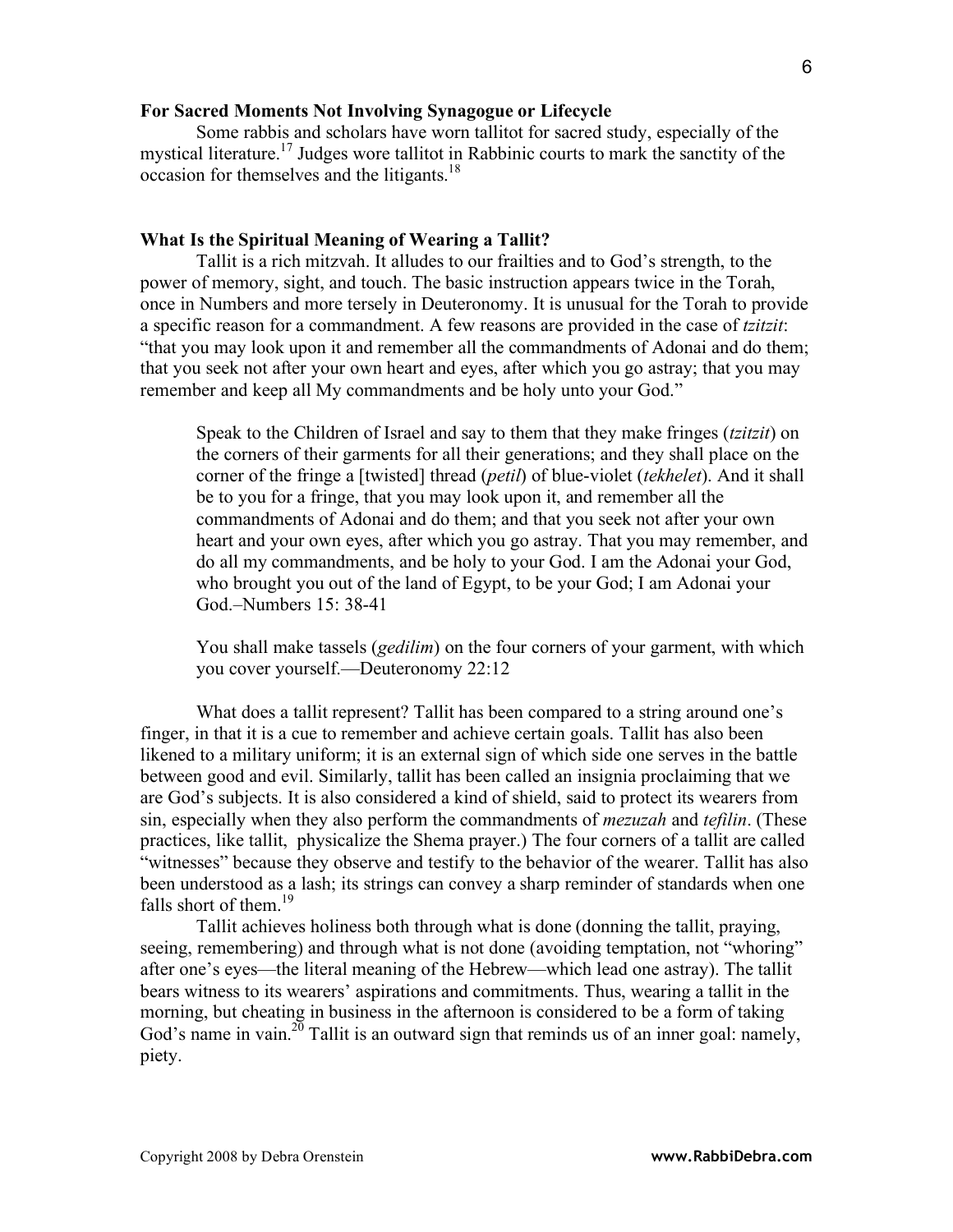Tallitot engage the physical senses in order to trigger memory. In the words of the Baraita, "looking leads to remembering, and remembering leads to doing."<sup>21</sup> The word *tzitzit* can be linked, homiletically, and perhaps linguistically, to the Hebrew root *tz.i.tz* meaning look. We not only look at the tallit and see its strings, we wrap ourselves in it, engaging our sense of touch. Further, we also wrap the *tzitzit* around our fingers and kiss them, while mentioning them aloud in prayer (invoking both touch and hearing).

According to Rabbi Meir, the color *tekhelet* was chosen for the tallit because it is alludes to the sea, which reflects the sky, which in turn reflects the sapphire stone of God's Throne of Glory.<sup>22</sup> Sitting on the Throne, God is reminded of the Israelites' loyalty to the commandment of tallit, and therefore grants grace and blessings. Thus, tallit serves as a reminder not just for us, but for God.

Tallit is multi-faceted and multi-purposed. It binds us to God and the mitzvot. It connects us to the larger community of tallit-wearers. It also provides personal space and a degree of privacy in the midst of communal worship.

### **Understanding the Laws of Tallit Symbolically**

Some of the specific laws concerning tallit convey the meaning of the practice. For example, tallit is one of the few objects that a person may "borrow" without the owner's permission. This reflects the Rabbis' opinion that anyone would be delighted to help another perform such a beautiful mitzvah.<sup>23</sup> It also alludes to the individual and communal aspects of tallit just mentioned. Tallit is part of the communal uniform. In that sense, the tallit unifies and equalizes. Standing on the balcony of a synagogue and looking down, one sees a view that is whole—in which individuals become hard to distinguish. Any tallit might belong to any Jew; hence, the law permits unauthorized sharing. In the midst of that communal togetherness, tallit functions, too, as a physical barrier, a cocoon enfolding each person, touching the body and boundaries of each wearer. A tallit may be a highly personal family heirloom or a prized piece of Judaica, chosen to reflect one's taste and background. Today especially, as this book testifies, an individual's tallit is, in fact, individual. By saying "you can borrow this without permission" the Rabbis teach many lessons: generosity; the fact that we really don't own anything—much less sacred objects; the claim of community on the individual; the superceding claim of God on both community and individual.

The most frequently practiced legal instruction regarding tallit is to check the *tzitzit* before each wearing. The aim is to make sure the *tzitzit* aren't torn and to separate any tangled strings. They should hang like "loose hairs"—one biblical meaning of the word *tzitzit*. <sup>24</sup> This conveys a general respect for the garment and what it represents. It also suggests that we should continually, in colloquial terms, "check for holiness." Don't assume that something which was once holy remains so. We look at the *tzitzit* not once, but over and over again because we need to renew and update and be reminded. It is no accident that ritual contamination and impurity are contagious and transferable, but ritual purity is not. Ritual and moral fitness are subject to erosion and entropy. Maintenance and vigilance are required. Perhaps that is why Rabbi Shimon bar Yohai taught: "whosoever is scrupulous in the observance of *tzitzit* is worthy to receive the Divine presence."<sup>25</sup>

So many times, we "have eyes and see not, ears and hear not."<sup>26</sup> Consciously checking the *tzitzit* is a guard against that. In common parlance, "checking someone's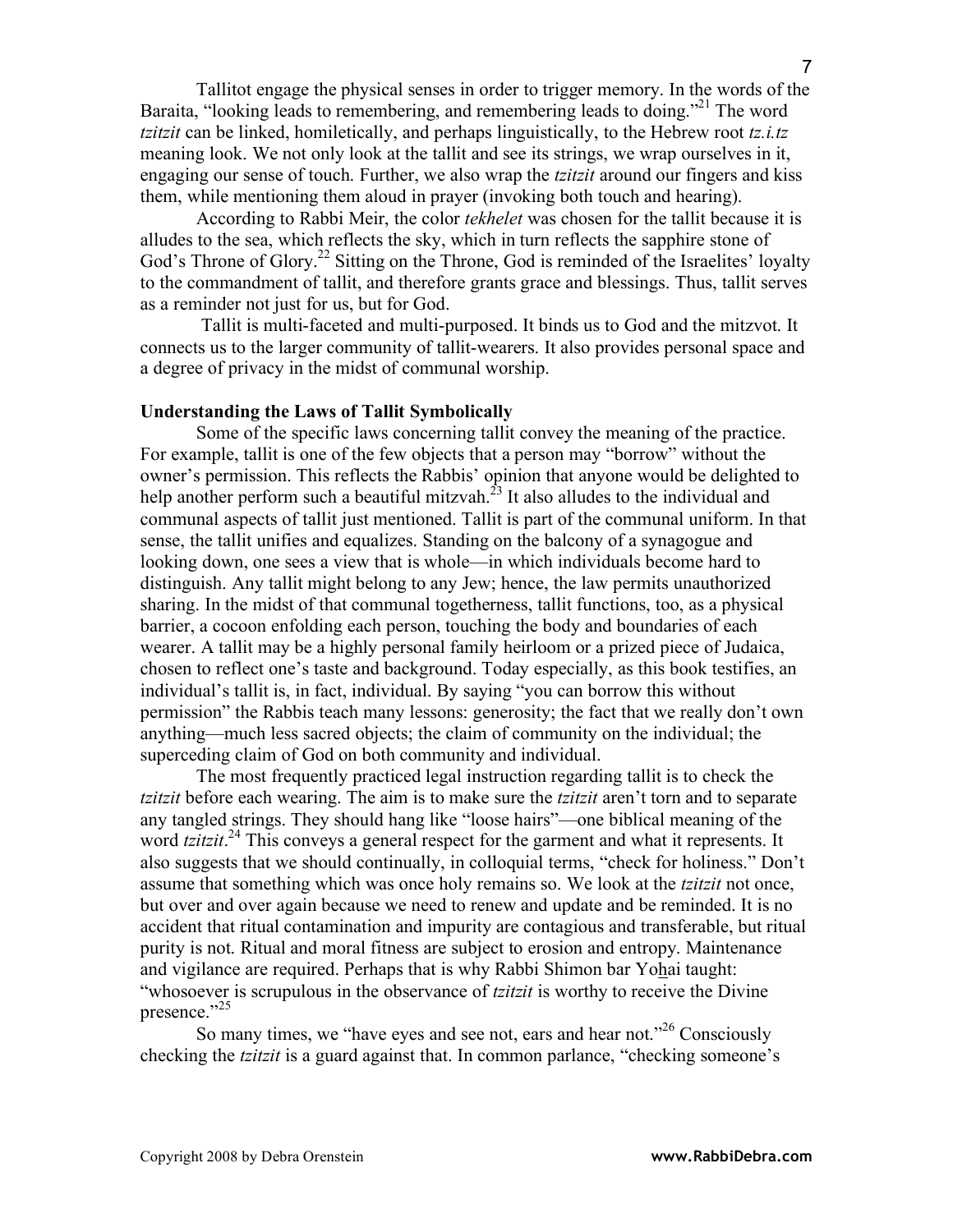*tzitzit*" means reviewing or questioning their religious authenticity. It is an affront to check someone *else's tzitzit* and a mitzvah to check one's own.

# *Gematria***: Rabbinic Numerology**

Many of the individual elements of the tallit are understood to have symbolic significance. The number of windings--first seven, then eight, then eleven, and finally thirteen--are considered significant. Seven is the number of completion and perfection- the ultimate example being Sabbath. The Talmud stipulates that no group of windings should contain fewer than seven ("to correspond to the seven heavens") or more than thirteen ("to correspond to the seven heavens plus the six intervening spaces").<sup>27</sup> The tallit and its *tzitizit* are as whole, pure, and complete as creation and the heavens. They are a reminder to us to aspire to be the same.

Eight is the number of transcending physicality—the ultimate example being circumcision, which happens on the eighth day. The tallit is meant, in part, to help us overcome the temptations of our physical senses, especially sight, and of our sexual urges. In the story of the Garden of Eden, clothing was introduced because of the shame and self-consciousness about nakedness which began with yielding to sin. One tradition teaches that Adam and Eve donned *tzitzit*.<sup>28</sup> Whether they covered themselves with fig leaves or *tzitzit*, tallit remains, symbolically, the garment that returns us to our pure and unashamed state. This idea plays out when, in one Talmudic story, a man's *tzitzit* fly up to slap him in the face, reminding and deterring him from sexual sin. The devotion and restraint which these *tzitzit* inspire in him also, in the end, inspire the woman he was lusting after. She gives up prostitution and converts, and he "gets the girl" after all.<sup>29</sup>

Rashi links the eight threads to the number of days between the time the Israelites began their journey out of Egypt and the time they sang the Song at the Sea. This, too, can be viewed as an example of transcending physicality. The Israelites walked across the sea on dry land to their freedom.

The total of the first two winding groups (7 plus 8) is fifteen—which corresponds to the first two letters of God's name (yud, hey). The second two letters of God's name (vav hey) add up to eleven—the number of windings in the third group. Thus, the first three sets "spell out" the name of God. The last group has thirteen windings, which adds up to the same numerical value as *ehad*—meaning One. Thus, the message is: Y.H.V.H. is one. Thirteen is also the number of principles for Torah interpretation used by the ancient rabbis as well as the number of God's attributes named in Exodus 34:6-7—a text associated with tallit, as we shall see below. The total number of windings is thirty-nine, which corresponds to the numerical value of the words *adonai ehad* (God is one).

The five sets of knots are said to be reminiscent of the five senses, which all can and must be used and channeled to serve God. Five, of course, also stands for the books of the Torah.

# **Tallit, God, and Creation**

God is imagined by the ancient Rabbis as wearing both tallit and tefillin.<sup>30</sup> One tradition suggests that God wore a tallit for the first time when giving Moses the first commandment for the Israelite nation: let this month be for you the first of months.<sup>31</sup> Rabbi Yohanan teaches that when God answered Moses' plea to "show me Your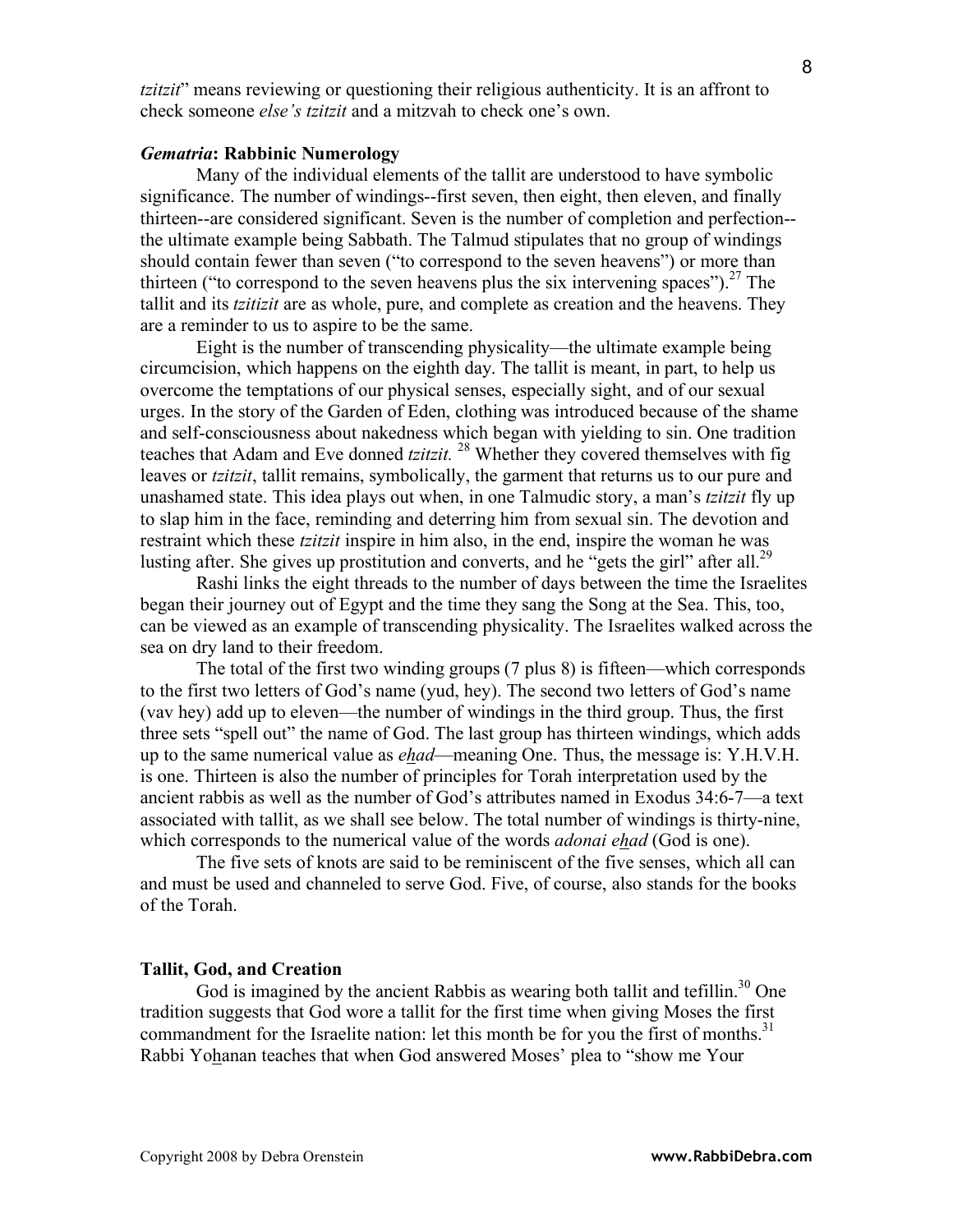glory,"<sup>32</sup> God offered not only a vision of the Divine back and a statement of Divine attributes, but also an example and instruction of how to pray.

Were it not written in the text, it would be impossible for us to say such a thing: this text [Exodus 34:6-7, which describes God's attributes] teaches us that the Holy One, blessed be God, wrapped the Divine Self [in a tallit] like the prayer leader of a congregation and showed Moses the order of prayer. God said to him: Whenever Israel sin, let them [recite these words from Exodus about My mercy as a prayer] before Me, and I will forgive them.<sup>33</sup>

Why would it be "impossible for us to say such a thing?" Because the anthropomorphism is so literal that it is almost scandalous. What body does our incorporeal God cover with the tallit? Yet, the notion is beautifully romantic in its appeal. Tallit becomes something we share with God. The commonality, in turn, becomes a bond between Divinity and humanity. We imitate and connect with God, simultaneously affirming our closeness and acknowledging the vast chasm that separates us. "God's Tallith is high above our reach, but [God's] Tzitzith hang down like a lifeline that we can grasp hold of."34

The following bolded quotations from the Bible, in particular, are understood by traditional biblical interpretation to allude to tallit:

Bless the Lord, O my soul. O Lord my God, you are very great; **you are clothed with glory and majesty**. **You cover Yourself with light as with a garment;** you stretch out the heavens like a curtain—Psalms 104:1-2

While I looked, thrones were placed, and One who was ancient of days sat, **whose garment was white as snow**, and the hair of His head was like pure wool; His throne was like a fiery flame, its wheels like burning fire.—Daniel 7:9

The former quotation compares light and garment. It also includes two themes which the ancient Rabbis link together: God wearing a tallit (clothed with glory) and God as Creator (you stretch out the heavens). All this is weaved together in an amazing midrashic claim: the initial light of creation came from a garment—and specifically from God's tallit.

And God said: "Let there be light" etc. [Genesis 1:3] Rabbi Shimon berabbi Yehotzadak asked Rabbi Shmuel bar Nahman: "Because I have heard that you are a master of sacred storytelling about the Bible [*ba'al aggadah*], tell me whence was the light created?" He replied: "The Holy One, blessed be God, wrapped the Divine self [*nitatef*] as in a garment, and illuminated with the luster of Divine majesty the whole world from one end to the other." [*Nitatef hakadosh barukh hu bah kasalmah, vehivhik ziv hadaro misof ha'olam ve'ad sofo*.] Now [Shmuel] had answered [Shimon] in a whisper, whereupon [Shimon] observed: "This is written explicitly in Scripture: 'Who covers Yourself with light as with a garment [Psalms 104:2],' yet you say it in a whisper!" [Shumel] said to him: "Just as I heard it in a whisper, so have I told it to you in a whisper."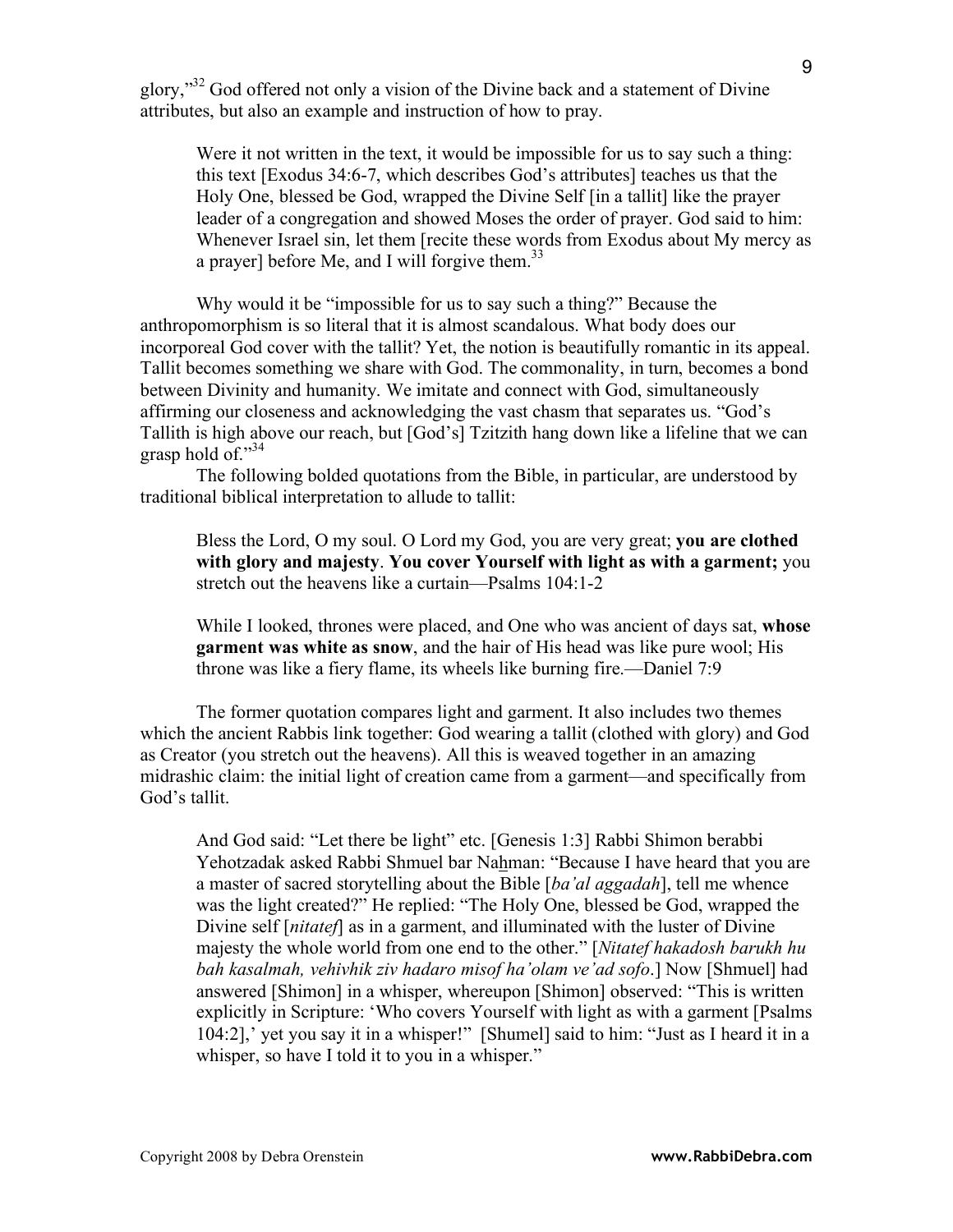We whisper this strange picture of God wearing clothing. We whisper cosmological speculation. These are deep and potentially dangerous topics. Come closer, let me confide in you an inherited mystical tradition: the light of creation is the light of God's tallit. Before God said, "let there be light" already there were *tzitzit*. These fringes were God's protection against the potential for evil that entered the world with Creation. After all, as long as God was everything, then everything, by definition, was good. To make room for a universe, God had to retract the divine self (what the mystics call *tzimtzum*). Thus, a void was created, in which something not co-equal with God could come to exist. This empty space introduced the possibility of not-God, and therefore of not-love, notjustice, not-peace, and not-goodness. Just as God was protected by the divine garment, Jews are protected by the *tzitzit* against their evil inclination. <sup>35</sup> The light of God's garment is the same as the light of *hashmal*, usually translated as electrum, described by Ezekiel. <sup>36</sup> This fiery, amber light is what Ezekiel sees in his vision of God. In particular, it is what he sees when he looks at God's sapphire Throne (associate with *tekhelet)* and when he looks at the place on God where a human would have genitals.<sup>37</sup> God, as it were, creates the universe from the fire of Divine sex.

This points to two important principles: (1) that, indeed, God is beyond the corporeal and (2) that our Father-Mother in heaven, like human parents, creates out of love. Humanity does not make existence more perfect or even more manageable for God, any more than having children simplifies the life of a parent. From the point of view of this mystical interpretation, the tallit is a reminder that God valued relationship above perfection, love above order. Protection is needed in an imperfect, chaotic world. Tallit, in the imagination of the Rabbis, provided that protection for God during the process of creation. It continues to provide protection for us in its role of stirring our memory and bidding us to own--and not be owned by--our sensory urges. It is no accident that mercy is one of the key attributes of God and one of the main midrashic associations with tallit. Protection is provided by God and tallit *because* God is merciful. If a tallit alludes to all the mitzvot with its numerical value of 613 (600 in the letters of the word and 13 in the knots and strings of the shawl), then God's tallit conveys that the commandments are not just a protection from evil and harm, but the very source of our world.

The themes of light, creation, and garment are hinted at in Psalm 36, a portion of which is traditionally recited before putting on a tallit:

How precious is your lovingkindness, O God [who creates out of love]. The children of Adam [the first human created] take refuge in the shadow of your wings [symbolized in the expanse of Your tallit]…For with you is the fountain of life [Divine energy in the form of *hashmal*] in Your light do we see light [Divine Light is manifest as the light humans can see in the sky; Divine commandment, represented in God's own tallit, is echoed in the tallitot we wear].

### **Tallit and the End of Days**

Biblical and Rabbinic interpretation suggest that the world as we know will end with tallit, just as it began with tallit.<sup>38</sup> God's tallit was used in creation, and the tallitot of Jews will help usher in Messianic times. Zachariah imagines a future time of peace and brotherhood, when people of all nations seek God in Jerusalem. "It shall come to pass, that ten men from the nations of every language, shall take hold of the corner of the robe of a Jew, saying, 'We will go with you; for we have heard that God is with you.'"<sup>39</sup> The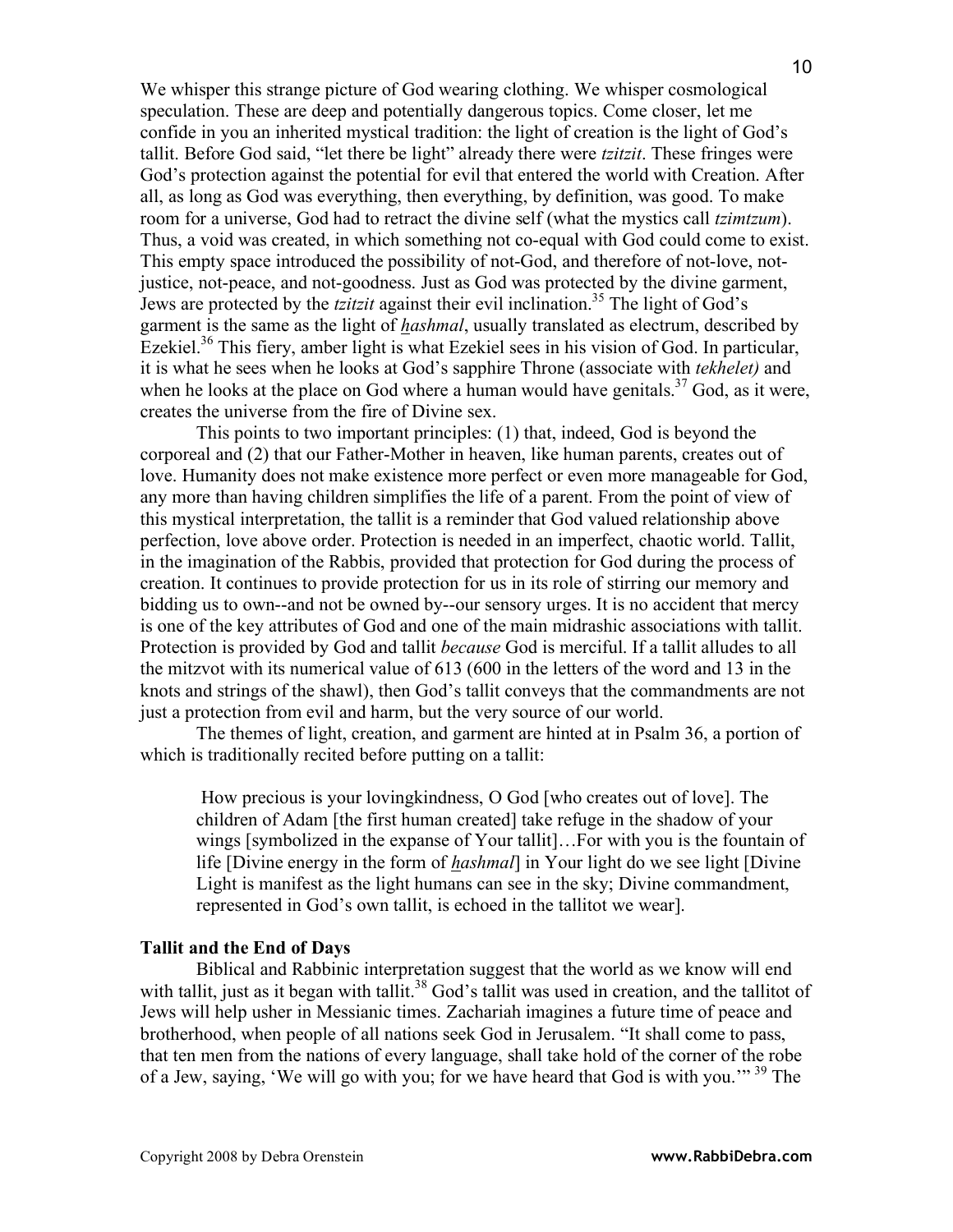word for corner is *kenaf*, the same word used in describing the tallit (Numbers 15: 38). Therefore, the image is of gentiles taking hold of the corner of the tallit from which the *tzitzit* hang, asking to join the Israelites in the worship of God.

# **How to Take on a Mitzvah, and Particularly This Mitzvah**

Given the importance and richness of this mitzvah, many Jews wear a tallit, at least on some occasions. How should a Jew "take on" this mitzvah more formally and completely? This raises the larger question of how we choose our obligations, as discussed above, and how a Jew assumes and integrates any mitzvah.

I have a few guidelines that I generally recommend. I consciously use the first person and a more personal tone, because this is not a theoretical or scholarly discourse this is rabbinic advice and counsel. When I share my recommendations, I am often told that other rabbis have given similar advice. Most notably, I have been told that the Lubavitcher rebbe made comparable recommendations. (The great rebbe and I don't usually agree on Jewish legal issues; I love to acknowledge when we do!)

- 1. **Little by little.** People can easily be overwhelmed by taking on too many mitzvot at once. If you aspire to daven three times a day in full ritual garb, that is a laudable vision--not a starting point. Take one step at a time. That might well mean putting on a tallit daily, or commiting first to weekly Sabbath services, or learning one prayer each week. Master and get comfortable with one behavior at a time. Then build from strength to strength.
- **2. One discomfort at a time.** A related principle is that one's religious practice should always be increasing. One's spiritual "comfort zone" is that set of mitzvot practiced with regularity and relative ease. Many Jews fail to count at least some of what they do. Remember: long-established ritual practice isn't worth less than what is new, and virtually every volunteer activity can also be counted as a mitzvah. A regular practice might include Passover seders each year, giving blood every Rosh Hodesh, lighting candles each Friday night, saying the Shema before bed at night, or tithing to good causes bi-annually. In the midst of a set practice (*keva*), I recommend that every Jew always be in the process of taking on and/or struggling with one mitzvah that *isn't* yet comfortable.

Every mitzvah that is struggled over will have one of two fates: a) it will be integrated into your comfort zone of religious practice, making room for a new struggle or b) it will be abandoned, permanently or temporarily, when you conclude it isn't workable or meaningful in your life right now. This, too, will make room for a new struggle. Lessons about self and religion are learned either way.

3. **What you take on, take seriously**. Because I allow for the possibility that a Commandment will not be integrated into Commandedness in the sense described above, I am very concerned about approaching mitzvot with proper reverence. Mitzvot are not t-shirts at a discount store to be tried on for size. In order to engage the tradition respectfully and remain realistic about our freedom of choice, I suggest that Jews take on a mitzvah for a certain period of time. For example, if you are exploring the mitzvah of tallit, you might commit to wearing a tallit daily for four months, or weekly for a year. That kind of extended commitment ensures that you will sometimes be engaging in ritual practice without "feeling like it."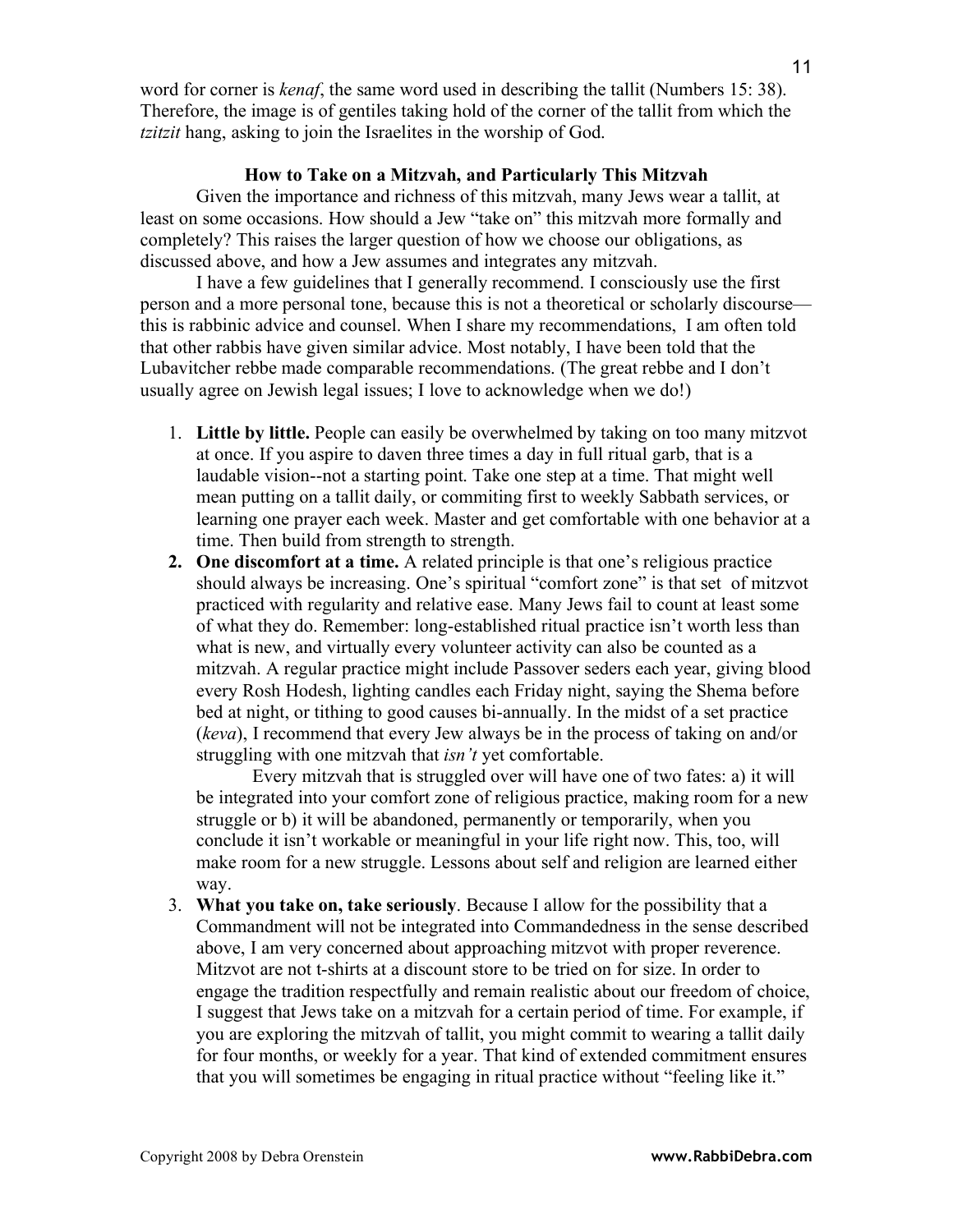This will yield a number of good results: (1) moods and feelings won't be driving the entire religious enterprise; (2) the effort will be sustained enough to foster spiritual discipline and its attendant rewards; and (3) the focus will be on "what does tallit teach me?" and "what do I bring to this practice?" rather than "should I do it this morning?" and "do I *have* to???" Studying texts related to the mitzvah is, of course, extremely valuable and instructive. There is no amount of book learning, however, that will communicate the rewards of ritual practice. That can only be experienced by an extended and persistent investment of time—and the meaning of any practice will be different for different people.

- 4. **No one is perfect**. All that being said, expect to fail sometimes. Use lapses in your commitment as information about what distracts you, where you tend to give up, when you get overwhelmed, how to resume or renew a worthy endeavor. Torah cannot be used—only misused--as a means of self-glorification or selfpunishment.
- 5. **Beautify the mitzvah**. We could all light our Hanukah candles on aluminum foil, but the principle of *hiddur mitzvah* (beautification of the commandment) dictates that we find and craft beautiful containers by which to remember and thank God for the miracles. Whatever mitzvah you are taking on, find a way to beautify it. "Beautify" necessarily means personalize. Create surroundings or tools for doing the mitzvah that you find beautiful. If you are taking on the mitzvah of tallit, use your grandfather's tallit, make your own, or buy one from an artist whose work you love. Find a place to stand at shul or at home where you can look at the window as you recite the tallit blessing. Write out the blessings in fancy calligraphy. To everything worthy, add beauty.

# **Conclusion**

To conclude this essay, I can think of no better message that the final words of the liturgy one recites before donning a tallit:

May it be Your will, O God and God of my ancestors, that my observance of the mitzvah of *tzitzit* be considered as significant as if I had fulfilled it in all its particulars, details, and intentions, together with the 613 mitzvot that hang on those *tzitzit*. Amen. Selah.

 $<sup>1</sup>$  Kol Nidrei is the only evening service during the entire year when one dons a tallit. Normally,</sup> talitot are worn only during the day. A "protective canopy" (namely, the tallit) is not worn at night; instead, the Haskhiveynu prayer is recited. *Afikomen* is the "dessert matzah" eaten annually at

the Passover seder.<br><sup>2</sup> Three different customs prevail: people (or males) of all ages wear a tallit; people (or males) begin to wear a tallit at the age of mitzvah, 12-13; or people (or males) begin to wear a tallit from the time they are married. This example refers to the third custom. See Isaac Klein, *A Guide to Jewish Religious Practice*. New York: Jewish Theological Seminary, 4. The custom can be traced to and/or justified by the juxtaposition of the Deuteronomic explanation of tallit (22:12) with the words immediately following: "if a man takes a wife" (22:13). Babylonian Talmud, *Kiddushin*, 29b

<sup>&</sup>lt;sup>3</sup> "Tallit," *Encyclopedia Judaica*. Jerusalem: Keter, vol.15, 743.<br>
<sup>4</sup> Babylonian Talmud, *Baba Batra*, 98a. See also "Tallit," *ibid.*<br>
<sup>5</sup> Babylonian Talmud, *Shabbat*, 153a.<br>
<sup>6</sup> Babylonian Talmud, *Menahot*, 44a.<br>